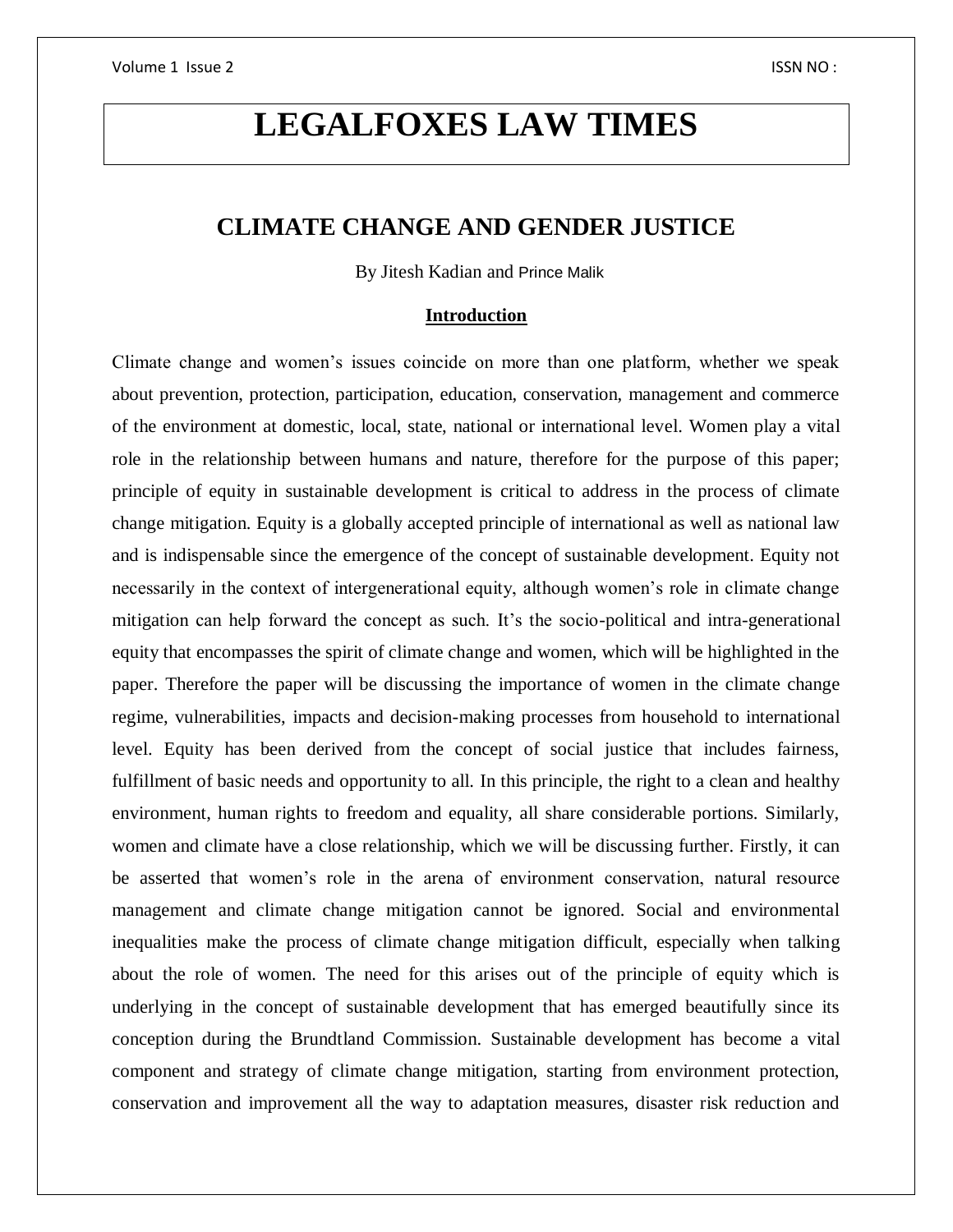other mitigation processes. The Sustainable Development Goals (SDGs) that were introduced in the United Nations General Assembly 2015 named the "2040 Agenda for Sustainable Development" under which goal 5 talks about gender equality and 13 talks about climate change.

## **Gender Mainstreaming**

There has been a lot of talk about gender mainstreaming across the globe. What does that exactly mean and what are its implications with respect to women and their roles in policy making, institutional and legislative frameworks in climate change. To address climate challenges keeping in mind gender sensitivity it is important to understand the way transnational, national and local bodies deal with gender mainstreaming.

There are 3 stages of gender equality policy:

"The first being equal treatment for women through, for example, legal statutes that deliver rights to women; the second being positive actions for women such as leadership training; and the third being gender mainstreaming — a commitment to a comprehensive assessment of organizational structures, policies and practices for gender bias."<sup>1</sup>

Gender mainstreaming is defined as:

"The process of assessing the implications for women and men of any planned action, including legislation, policies or programmes, in all areas and at all levels. It is a strategy for making women's as well as men's concerns and experiences an integral dimension of the design, implementation, monitoring and evaluation of policies and programmes in all political, economic and societal spheres so that women and men benefit equally and inequality is not perpetuated. The ultimate goal is to achieve gender equality. (ECOSOC, 1997)" <sup>22</sup>

Thus, gender mainstreaming is being adopted to bring about gender equality, to root out the social construct of gender and make transparent and new possibilities for equitable gender arrangements.

Climate change regime has acknowledged Common but differentiated Responsibilities and Respective Capabilities time and again through legal documents like the UNFCCC mandate,

 $\overline{a}$ 

<sup>1</sup> Margaret Alston, *Gender Mainstreaming and Climate Change*, 47(B) WOMEN'S STUDIES INTERNATIONAL FORUM 287-294 (2014), https://www.sciencedirect.com/science/article/abs/pii/S0277539513000204 [accessed 14 May 2019]

<sup>2</sup> *Ibid.*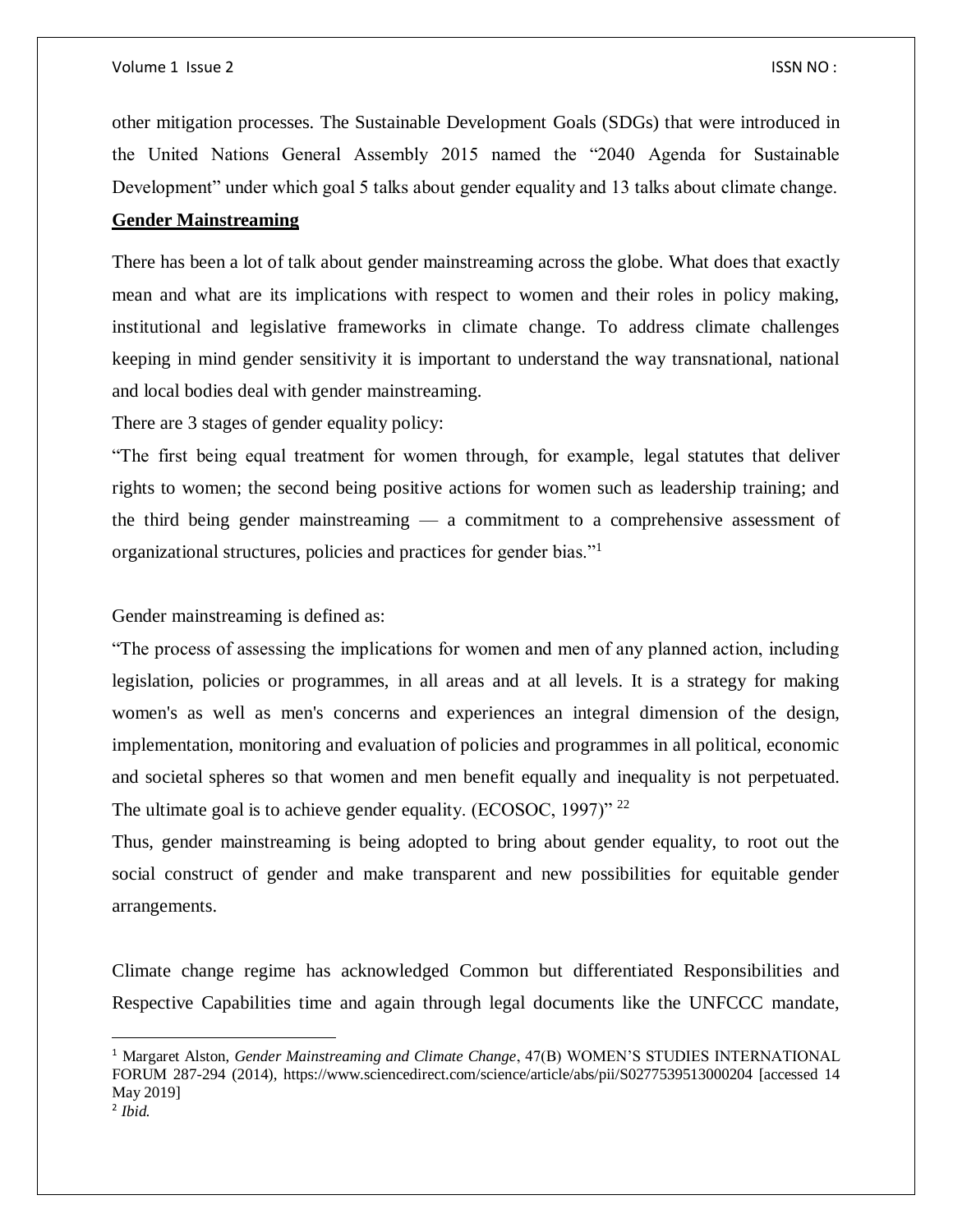Kyoto Protocol, Paris Agreement, so on and so forth. Which also means that CBDR & RC can be interpreted not only in economic context but also context of gender. CBDR in this context refers to the common goal of reducing the effects and causes of climate change with the differentiation of approaches used by genders currently. Women are not only more involved, but are socially obligated and expected to manage resources like food or water, education and child rearing, and imbibe values starting from household level. Men's duties and expectations are more in the arena of money making, physical labour or other non-household related responsibilities. Therefore, for the purpose of the Climate Change regime to be effective, women have to be given headspace, understanding the important role they are playing and further ought to play. Although the most important duty of decision making is missing at all levels of governance, whether we talk about domestic level, where generally women play important roles in resource management and procurement, but minimalistic role in decision making or governance through local, state, national or international level, where women's participation can be said to be at an all-time high, yet not enough. This shows that there is a significant lack of participation of women at governance levels.

But taking rural women as an example, they have led the path in sustainable natural resource management, having had to procure and manage water resources for time immemorial. Thus being chief conservators and protectors even without legal regimes present. Other than that, women have strong social and ecological sensitivity with a willingness to share and learn, while also having a sense of family and community responsibilities and means of survival. These qualities give women the capacity to mobilize participation and awareness, given the opportunity due to the pragmatic nature of women. Despite all that some women share the double burden of income generation and taking care of children and elderly, do not have control of resources such as water or land, limited access to training and education, feel dependent on husband thus making them marginalized and at increased risk. Amartya Sen has time and again expressed his dissatisfaction over "poor rural women in India, who generally have fewer rights and assets than men. They experience inequalities in such areas as healthcare and nutrition; are more likely to suffer sex-selective abortion or infanticide; are less likely to receive an education; have lower access to employment and promotion in occupations; lack ownership of homes, land, and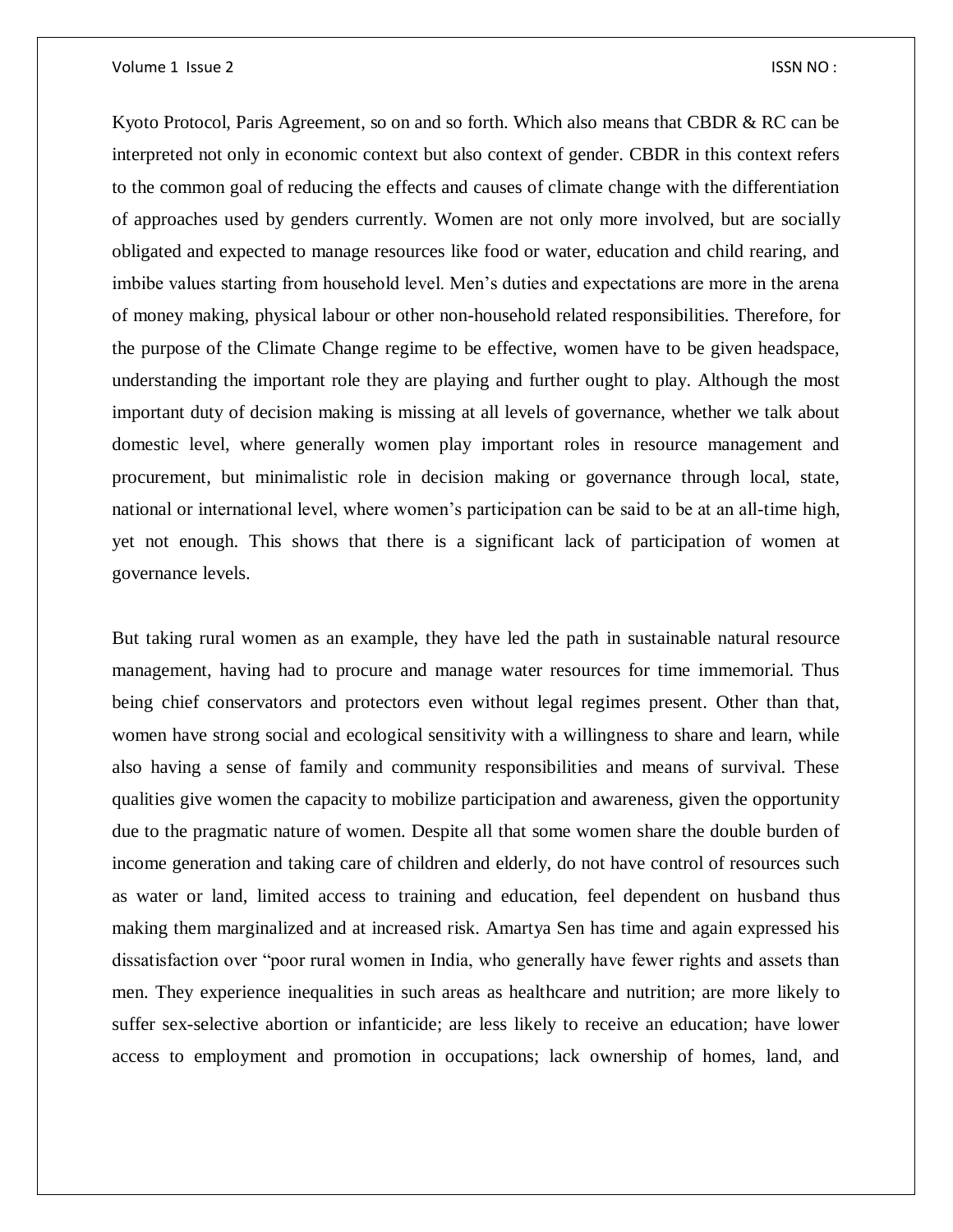$\overline{\phantom{a}}$ 

property; and take dis- proportionate responsibility for housework and child-care".<sup>3</sup> The asymmetrical division of labour, rights, and assets has made women more vulnerable to climate change. "Increasingly, women are sustaining their livelihoods as farm labourers rather than as cultivators, with their knowledge and labour largely marginalized as a result of mechanization and other technical interventions, which they are traditionally excluded from using. In addition, their workload has increased, as the switch to high-yielding varieties of grains has created fewer crops and animal wastes for animal fodder and household fuel, the provision of which is largely the domain of poor peasant and tribal women".<sup>4</sup> This means that the responsibilities of cattle rearing, collection of firewood and cooking are burdened onto women, and in circumstances where it becomes difficult, women have to resort to creative ways, thus leading to sustainable practices and help in conservation measures, without being aware of their actions and the consequences. "Moreover, the traditional usufruct rights that women held to community land were lost after land reforms, thus denying them access to these lands where, the landless and land poor procured over 90 per cent of their firewood and satisfied 69-89 per cent of their grazing needs' in the 1980s." (FAO 1997<sup>5</sup>; Agarwal 2001, 1625<sup>6</sup>). This led to local and rural forest conservation measures, which is critical in the climate change regime, as forests act as filters for air purification, and destruction of these would consequently lead to further devastating effects of climate change.

Amartya Sen's philosophy about women and "capabilities approach to direct land and environmental management changes in communities, the well-being of the rural poor can be improved. This has the potential to go a long way towards reducing their vulnerability to the risks of climate change. Poor rural women, who are already among the most vulnerable, must be specially considered in such development efforts, however, and their right to participate in decision-making must be promoted and protected."<sup>7</sup> Further in the paper, we will discuss the

<sup>3</sup> <sup>3</sup> V. Patel, *Of Famines and Missing Women*, 9(4) HUMANSCAPE (2002), http:// humanscapeindia.net/humanscape/new/april02/culturematters.htm

<sup>4</sup> B. Agarwal, '*The Gender and Environment debate: Lessons from India'*, in N. Visvanathan et al. (eds.), THE WOMEN, GENDER AND DEVELOPMENT READER( 1997), London: Zed Books

<sup>5</sup> <sup>5</sup> FAO, *SD Dimensions: Asia's Women in Agriculture, Environment and Rural Production: India* (1997), http://www.fao.org/sd/WPdirect/WPre0108.htm [accessed May 16, 2019]

<sup>6</sup> <sup>6</sup> B. Agarwal, *Participatory Exclusions, Community forestry, and Gender: An Analysis for South Asia and a Conceptual Framework*, 29(10) WORLD DEVELOPMENT 1623–48 (2001)

<sup>7</sup> A. SEN, DEVELOPMENT AS FREEDOM, Anchor Books, New York (1999)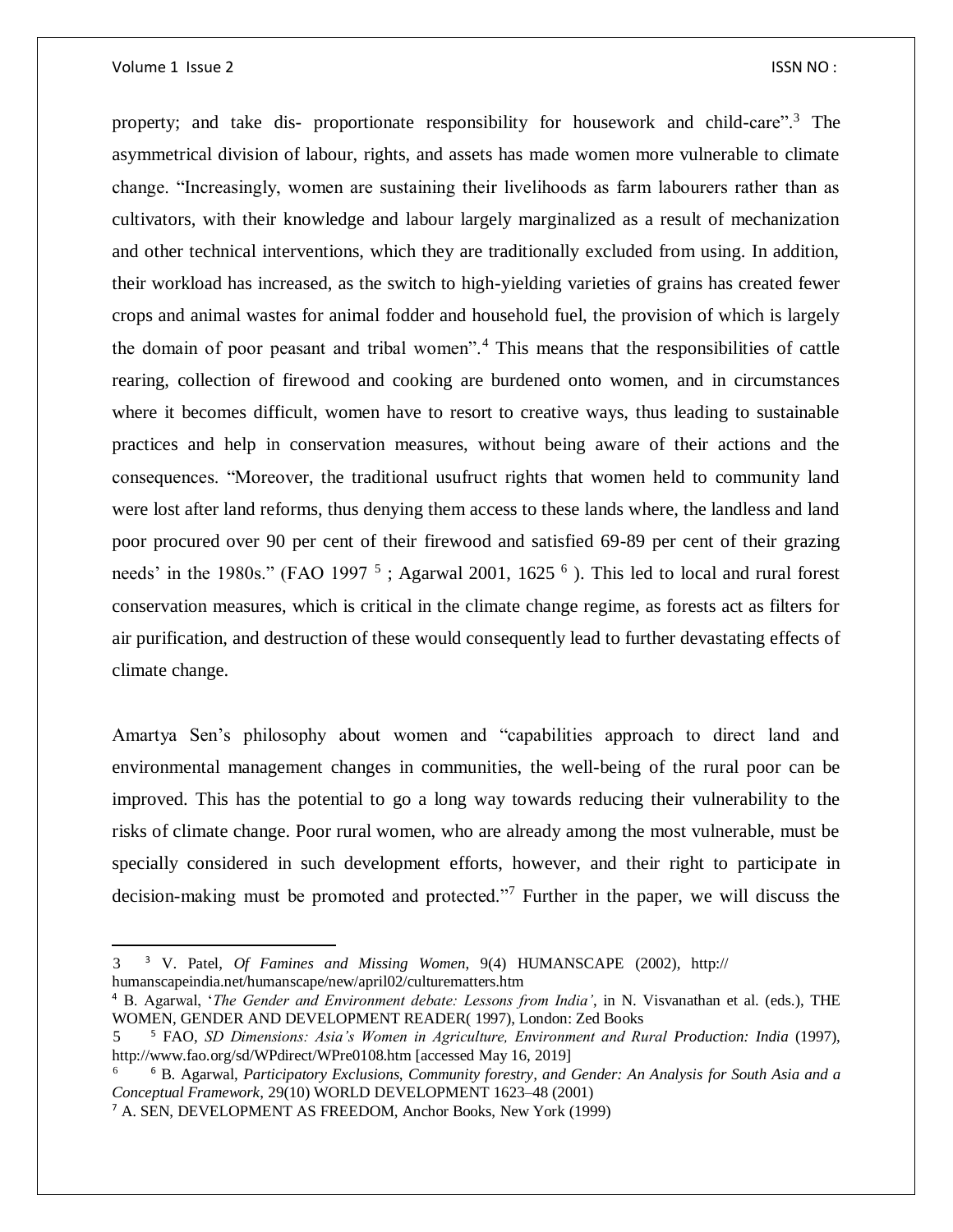$\overline{a}$ 

current mechanisms involved, women's roles and reservations in governance, which will help make it clearer; why climate change mitigation is not as effective as it should be.

Some big revolutionary actions such as the Chipko Andolan against deforestation and Narmada Bachao Andolan against the damming of a river, causing large-scale ecological destruction, were all led and orchestrated by women. Showing that pragmatism of women has helped in the conservation process, which is vital for the process of climate change mitigation. A sense of empowerment and leadership roles at all levels for women can show positive development in the climate change regime.

However, state actors at all levels such as local authorities to governments as well as civil society need to ensure women's roles as integral to their approaches and encourage"engaging women and men of different social groups in priority-setting and development of interventions most relevant to their situation. This also involves building gender concerns into the underlying systems that have been identified as necessary to enhance adaptation: livelihood diversification, infrastructure, and communication, access to skills and knowledge, and community-based disaster governance. Furthermore, the current disjuncture between the disaster risk-reduction and development sectors must be bridged, to ensure that strategies are both short-term to address immediate impacts, but also long-term to reduce vulnerability and risk, and enhance more climate-resilient development."<sup>8</sup>

## **Gender and Climate Change – The International Regime:**

There is a range of commitments made at International level that indicate global priorities: some are hard law and some are soft law. Hard law agreements are those that are legally binding agreements made by or between countries. They include all treaties, agreements, conventions and covenants and also international customary laws. While on the other hand soft law agreements are non-legally binding agreements and consist of UNGA resolutions and declarations, some key elements such as principles, codes of conduct, statements etc. They also

<sup>8</sup> Geraldine Terry, *Climate Change and Gender Justice,* OXFAM WORKING IN GENDER DEVELOPMENT SERIES (2009)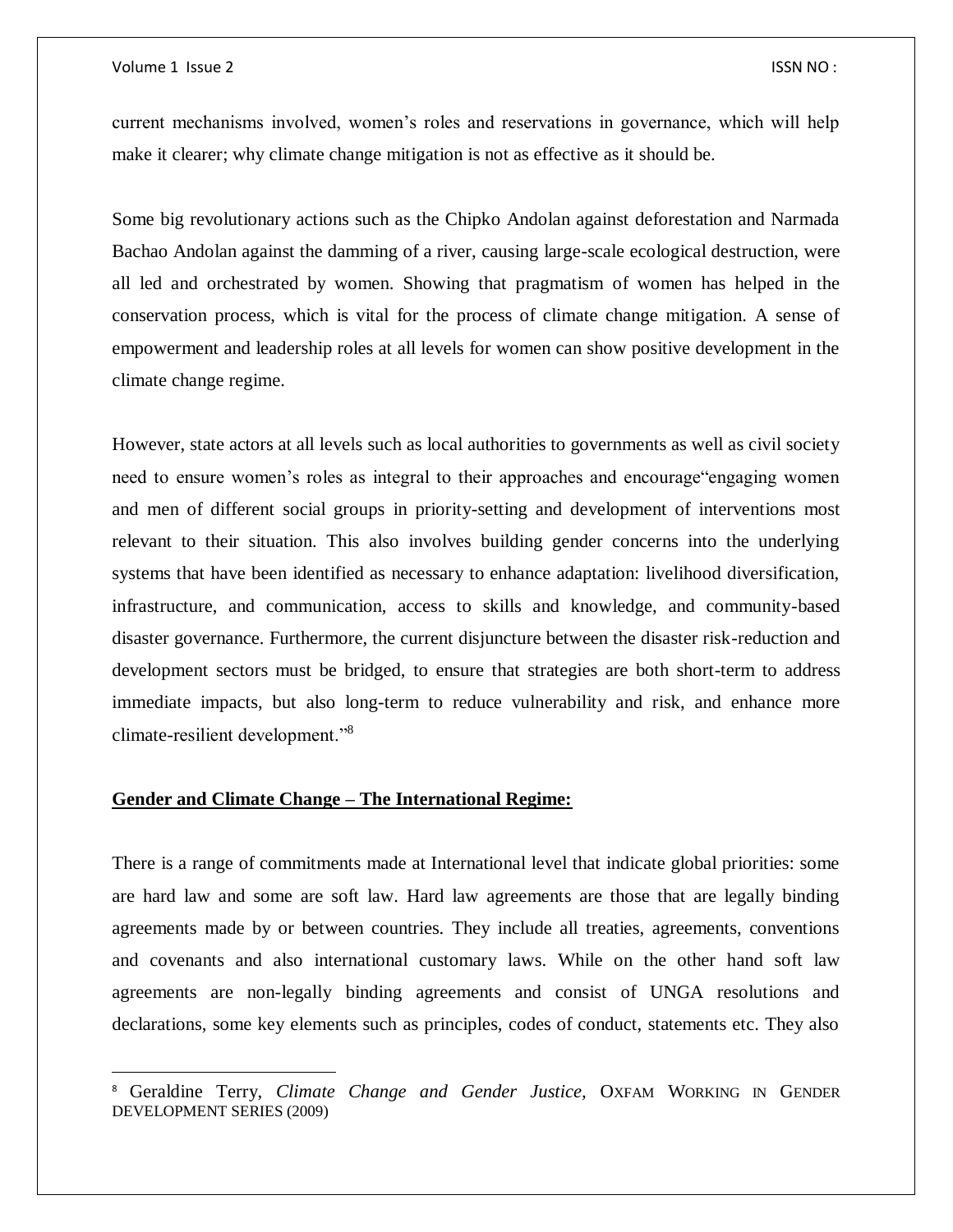include plans of Action such as Agenda 21 and the Beijing platform for Action as well some other international non-treaty obligations.<sup>9</sup>

International conventions and norms have laid a solid foundation that has recognized social and gender dimensions in environment and development. This has set policymakers in drafting various resolutions with references to the connections between gender and environment.

The millennium development goals and the millennium declaration resulted from the 2000 summit. A global partnership was formed to deal with the world's most pressing problems. The MDGs had a timeline from 2000-2015 and had a major significance in terms of gender equality. Post 2015 the Sustainable development goals took root from the Rio+20 Summit. These goals took over where the MDGs left off and from the learnings of the previous years the MDgs were much more comprehensive and applied to all states. The MDgs contain specific Goals on Gender equality (MGD 5) and climate change (MGD 13). The timeline for these extends from 2016 to  $2030.<sup>10</sup>$ 

The United Nations Framework on Climate Change was unique that it did not integrate any gender or social concerns at the outset. Though Parties have made great strides in agreeing to mandates on key gender issues such as formulating national adaptation plans with gender sensitive approaches, promoting women's participation and leadership, gender mainstreaming of the Green climate fund etc. $^{11}$ 

In 2001 at the Conference of Parties (COP 7) meeting in Marrakesh the decision to include gender equality in the National Adaptation Plans was recognised. As seen above it was an acknowledged fact that climate change affects men and women differently and it was important to include women in the process for mitigating climate change as their contributions could prove invaluable to the whole climate change regime. $^{12}$ 

 $\overline{a}$ 

<sup>9</sup> Lorena Aguilar, Margaux Granat & Cate Owren, *Roots For the Future: The Landscape and Way Forward on Gender and Climate Change*. IUCN GGCA, http://genderandenvironment.org/wp-content/uploads/2015/12/RFTF-CH-2.pdf

<sup>10</sup> *Ibid*

<sup>11</sup> Lorena Aguilar, Margaux Granat & Cate Owren, *Roots For the Future: The Landscape and Way Forward on Gender and Climate Change*. IUCN GGCA, http://genderandenvironment.org/wp-content/uploads/2015/12/RFTF-CH-2.pdf

<sup>12</sup> *Ibid*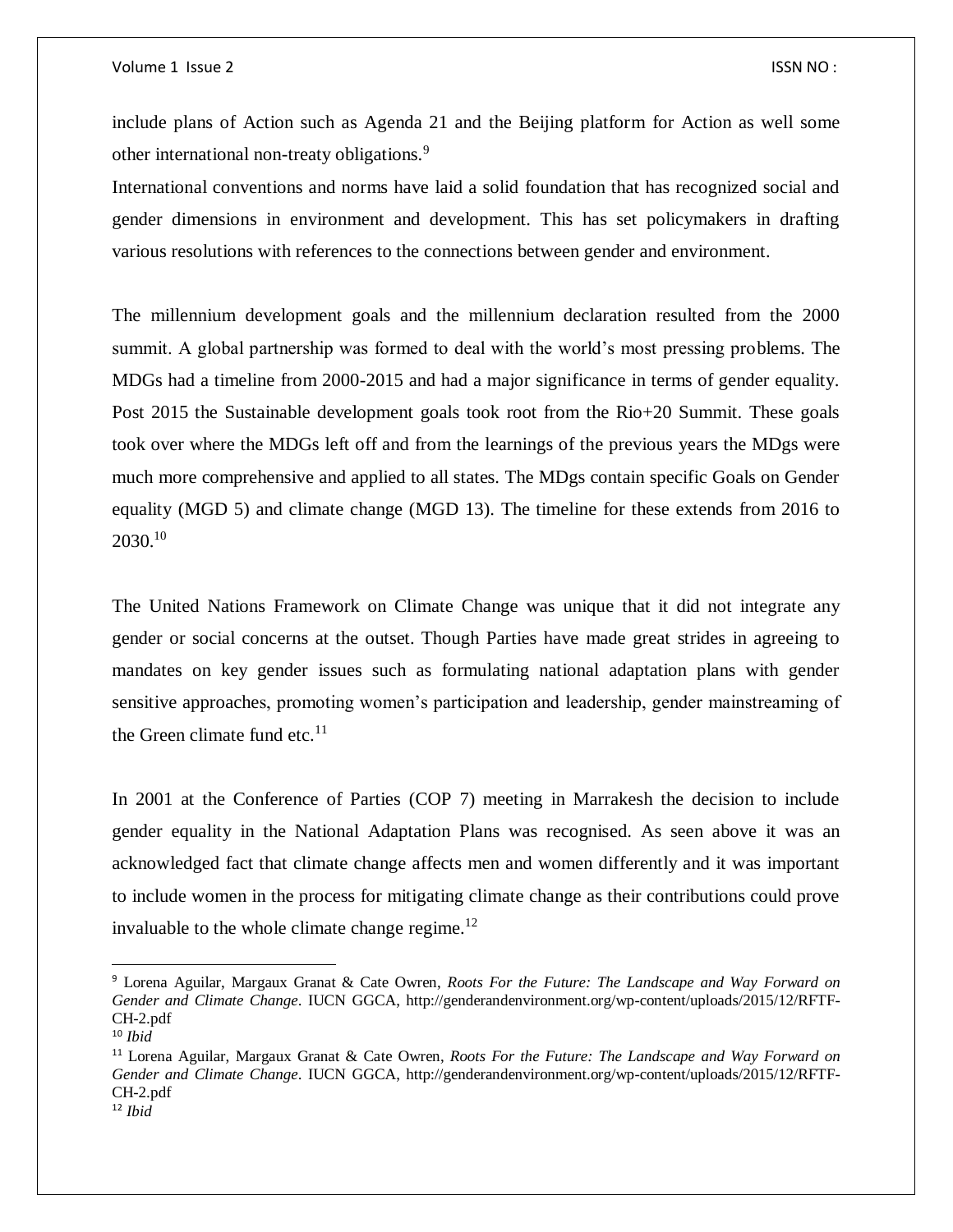In 2007 the Bali Action Plan (COP 13) was a turning point in the UNFCCC negotiations. The Global Gender Climate Alliance (GGCA) was formed. This provided the much-needed platform and space to collaborate on Gender and climate change issues. The alliance comprises of UN agencies, intergovernmental organizations, non-governmental organizations and other institutions. $13$ 

In Copenhagen (COP 15) in 2009 though it failed in many aspects in relation to the Bali Action Plan it gave provisional recognition to the Women and Gender Constituency (WGC). The WGC released a joint statement on COP 15 outcomes:

"While gender-sensitive text remained in the negotiating documents till the end, these texts mean nothing without an overall outcome which will protect the lives and livelihoods of everyone on Earth."<sup>14</sup>

The Cancun COP (16) was also significant in recognizing the role of women, the Cancun Agreements consisted of 8 references to women and gender across seven sections. In the shared vision for long-term cooperative action it recognized: "gender equality and the effective participation of women are important for effective climate action on all aspects of climate change."<sup>15</sup>

Doha (COP 18) 2012, also known as the "Gender COP" saw a sudden increase in attention to issues associated with gender and climate change. One of the decisions aimed at promoting gender balance and the participation of women in UNFCCC negotiations and making "Gender" a standing Agenda item for the COP. During this meeting, the first gender day was also organized by the UNFCCC Secretariat, GGCA and WGC to raise awareness and outreach among the parties.<sup>16</sup>

In 2011, in Durban, the WGC was given formal recognition as a Constituency of the UNFCCC COP 19 in Warsaw in 2013, hosted the first ever in-session workshop on Gender and climate change.

- <sup>15</sup> *Ibid*
- <sup>16</sup> *Ibid*

 $\overline{a}$ <sup>13</sup> *Ibid*

<sup>14</sup> *Ibid*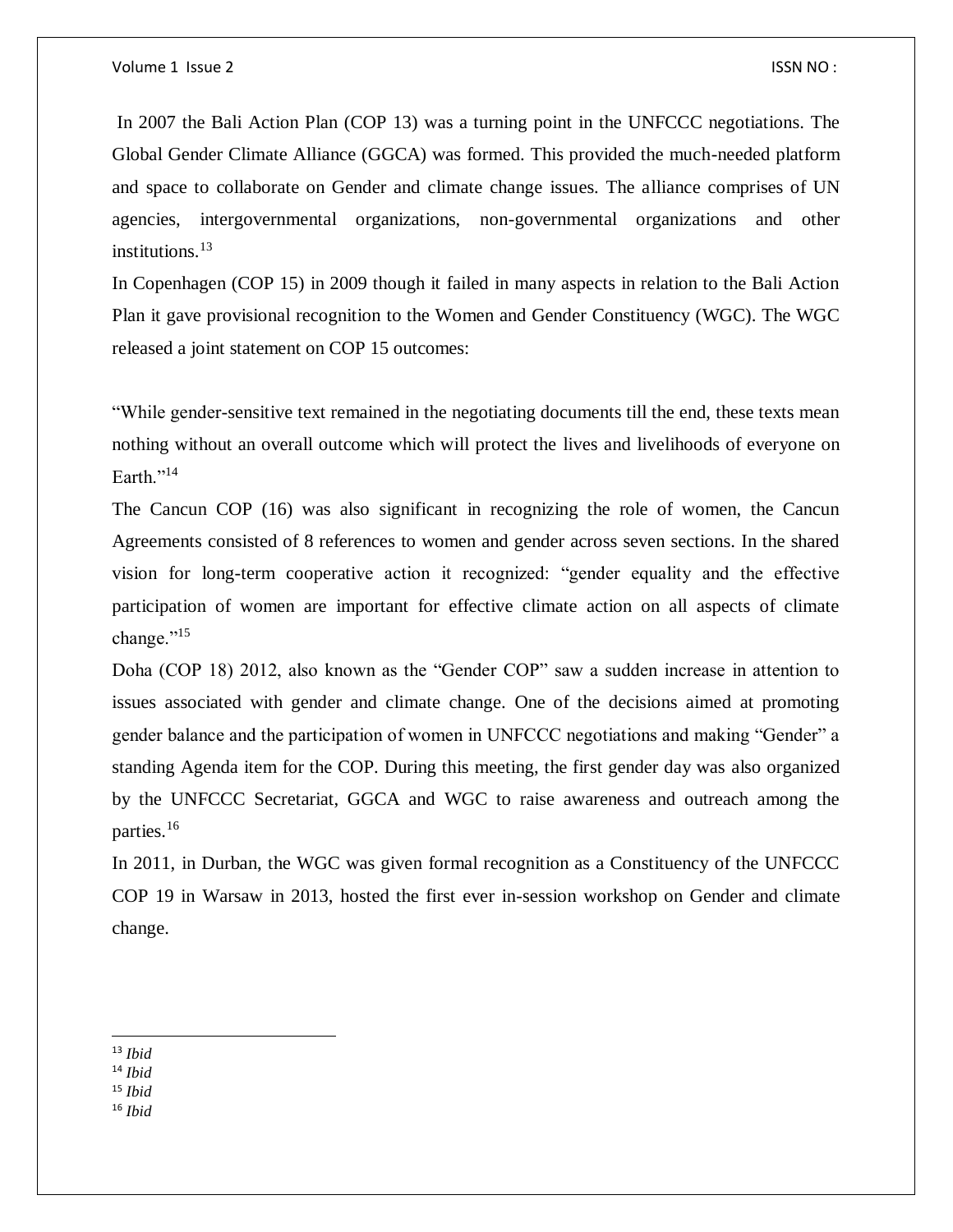$\overline{a}$ 

At COP 20 In Lima Peru, the Foundation Text for the new Climate regime was submitted for the new climate agreement in 2015. The text included references to gender in the preamble, in sections on adaptation, finance and capacity building and also across seven decisions under the subsidiary bodies.<sup>17</sup>

In Cop 21 in Paris France the new Climate agreement was adopted which recognised the role of women in mitigation of climate change. In the Global Climate Fund meeting The Gender Policy and Action Plan was adopted making it the first financial mechanism with gender mainstreaming before its operationalization.

The progress in the COP's shows the progress of the UNFCCC in the recognition of the gender dimension in Climate change. The mere recognition and mention of gender in various meetings is not enough. The next steps would be for Governments to adapt to gender mainstreaming in their national legislative process. Unless implemented these mandates have no meaning and may seriously hamper the progress of climate change mitigation.

In addition there are several other international agreements and conventions on the rights of women in International and some of these can be seen as precursors to the engendering of later conventions.

The UN regime on Human Rights that consists of the International Bill of Rights which consists of The Universal Declaration of Human Rights (UDHR 1948), the International Covenants on Civil and Political Rights (ICCPR 1966) and the International Covenant on Economic, Social and Cultural Rights (ICESCR). These provide protection for Human rights of all. Each of these restates:

"The recognition of inherent dignity and of equal and inalienable rights of all members of the human family is the foundation of freedom, justice and peace in the world."<sup>18</sup>

<sup>17</sup> Lorena Aguilar, Margaux Granat & Cate Owren, *Roots For the Future: The Landscape and Way Forward on Gender and Climate Change*. IUCN GGCA, http://genderandenvironment.org/wp-content/uploads/2015/12/RFTF-CH-2.pdf

<sup>18</sup> Preamble of all and UDHR Article 2, ICCPR Article 26, ICESCR Part II Article 2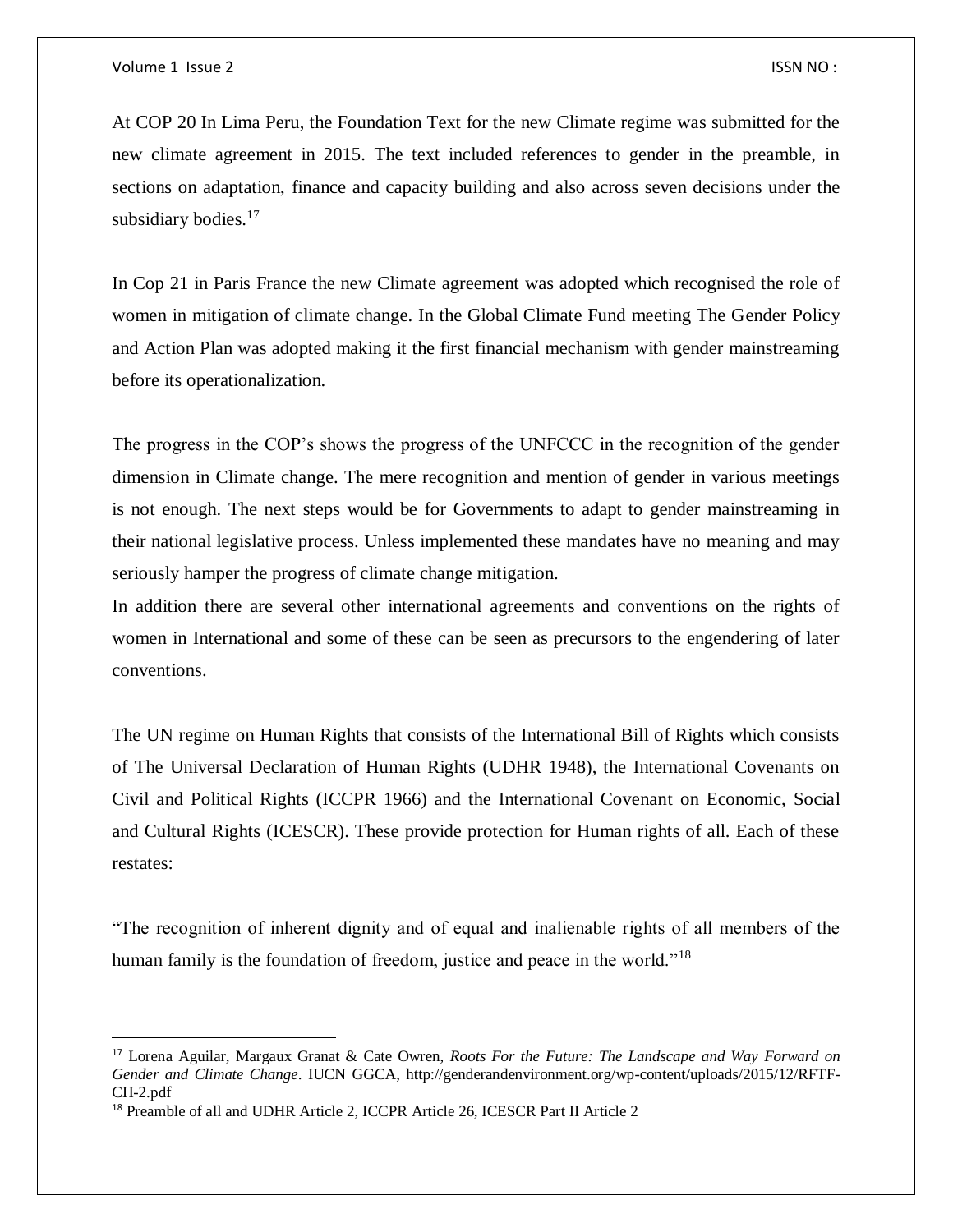They also declare that all people of the world are entitled to Human rights without distinction based on: "race, colour, sex, language, religion, political or other opinion, national or social origin, property, birth or other status."<sup>19</sup>

In addition, the 1979 Convention on the Elimination of all forms of Discrimination Against Women (CEDAW) is regarded as the first international Bill on women's rights. This has direct linkages and implications to climate change as its obligations contain:

"[a]ll appropriate measures to eliminate discrimination against women in rural areas in order to ensure, on a basis of equality of men and women, that they participate in and benefit from rural development."<sup>20</sup> It also has implications in a number of other areas related to women's empowerment all of which underpin women's capacity to adapt to climate change and to participate in planning and implementation to address the implications of climate change.

The United Nations Conference on Environment and Development (UNCED) Rio 1992. The outcomes of this conference one of which was Agenda 21, an outline for sustainable development and one of the first UN documents that refers to the position of women and roles and also has a chapter on women.

Fourth World Conference on Women, Beijing (1995). The Beijing declaration and Platform for Action was a result of this conference. The Beijing Declaration addresses a host of issues related to gender perspectives at all levels i.e. local, national and international and a link to sustainable development. Its strategic objectives also include women and environment and resources for dealing with issues like healthcare for women, preventive programmes, information dissemination etc. the platform is not a binding treaty even though it is a consensus document and the most comprehensive statement addressing women's issues. It recognizes a lack of gender perspectives from governmental decision making to education. It asks governments to take an overall view on Women's issues and address them at the national level.<sup>21</sup>

## **The Indian Perspective:**

<sup>19</sup> *Ibid*

 $\overline{\phantom{a}}$ 

<sup>20</sup> Lorena Aguilar, Margaux Granat & Cate Owren, *Roots For the Future: The Landscape and Way Forward on Gender and Climate Change*. IUCN GGCA, http://genderandenvironment.org/wp-content/uploads/2015/12/RFTF-CH-2.pdf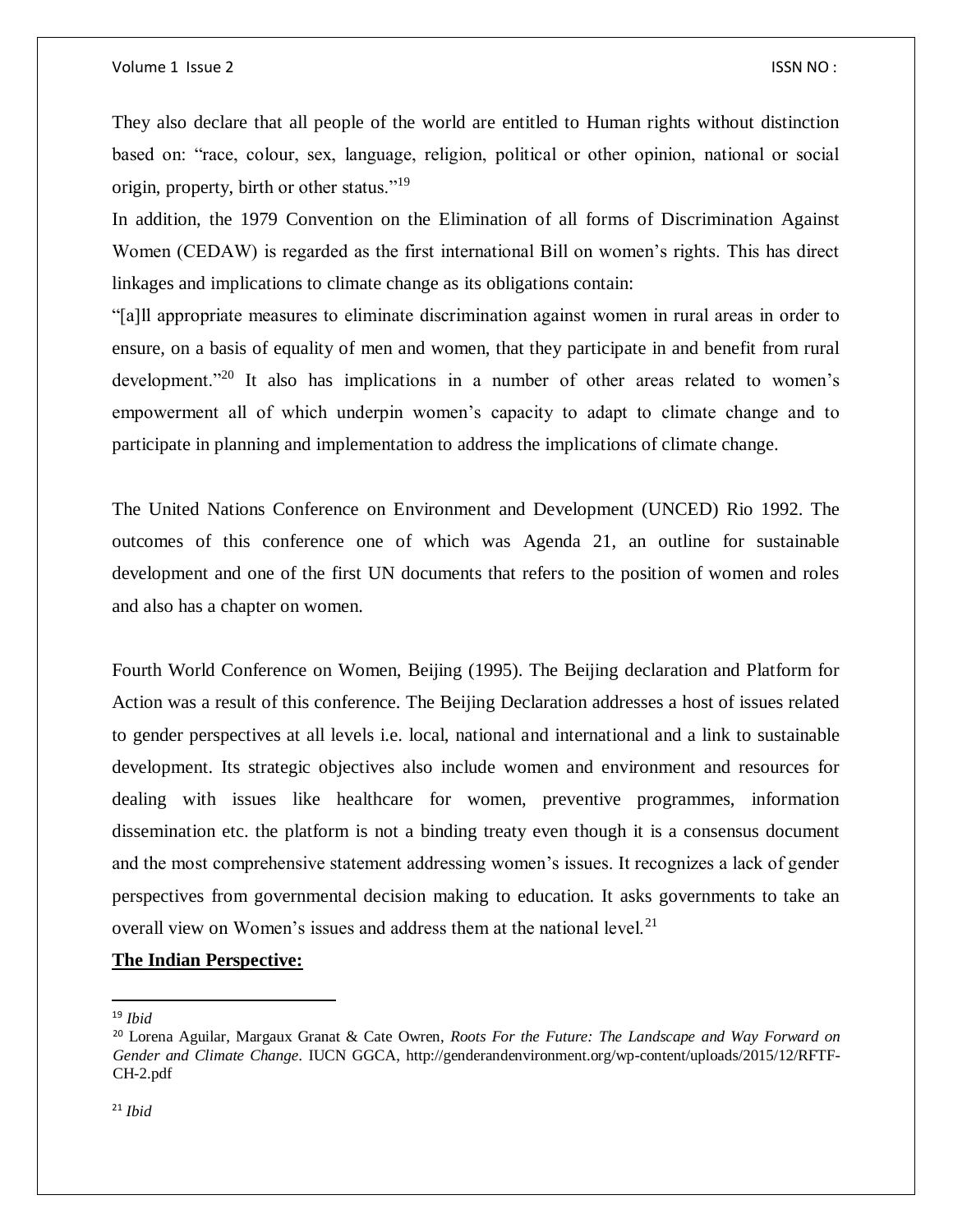$\overline{a}$ 

In 2001 the National Policy for Women's Empowerment was brought into force. It was in response to the Beijing Declaration and Platform for Action.

"The objectives and goals of the National Policy include the creation of an enabling environment for women through economic and social policies, active protection of rights, equal access to decision making and social sector needs, strengthening institutional support systems and legal machinery, and forging partnerships within civil society. The Policy affirms were to be realized through a review and formulation of positive measures in the judicial legal system, decision making, through the economic and social empowerment of women."<sup>22</sup>

Even though the policy is a comprehensive document even after 17 years and 72 years of independence women in this country still face gender discrimination and bias. The Policy cannot be termed a success. The country is moving forward but the progress is slow and piecemeal.

In 2016 a new women's policy was drafted, the new policy contains an entire section on Climate change and gender. So far it still remains a draft and has not been adopted. It has taken the Government 15 years to bring out a new policy on women's empowerment and yet it remains stagnant. Even though the Government is a signatory to the CEDAW and the Beijing Declaration there is hardly any women's participation on issues that matter like government policy-making and legislation. The oft-used excuse is social and cultural hurdles.

The 1988 National Forest Policy in its objectives states: "Creating a massive people's movement with the involvement of women, for achieving these objectives and to minimise pressure on existing forests."<sup>23</sup> It mandates the participation of Women in The Joint Forest Management (JFM) programmes. Subsequent circulars mandated that the General Body of the JFM should

<sup>22</sup> Vishal Shrivastava, *Analysis of Women's Policy for National Empowerment, 2001: Legal Changes and their Implementation,* 2(1) HUMAN RIGHTS INTERNATIONAL

<sup>23</sup> National Forest Policy, 1988: *New Direction in Forest Management*, 33 (2-3) SOCIAL CHANGE 192-203 (2003)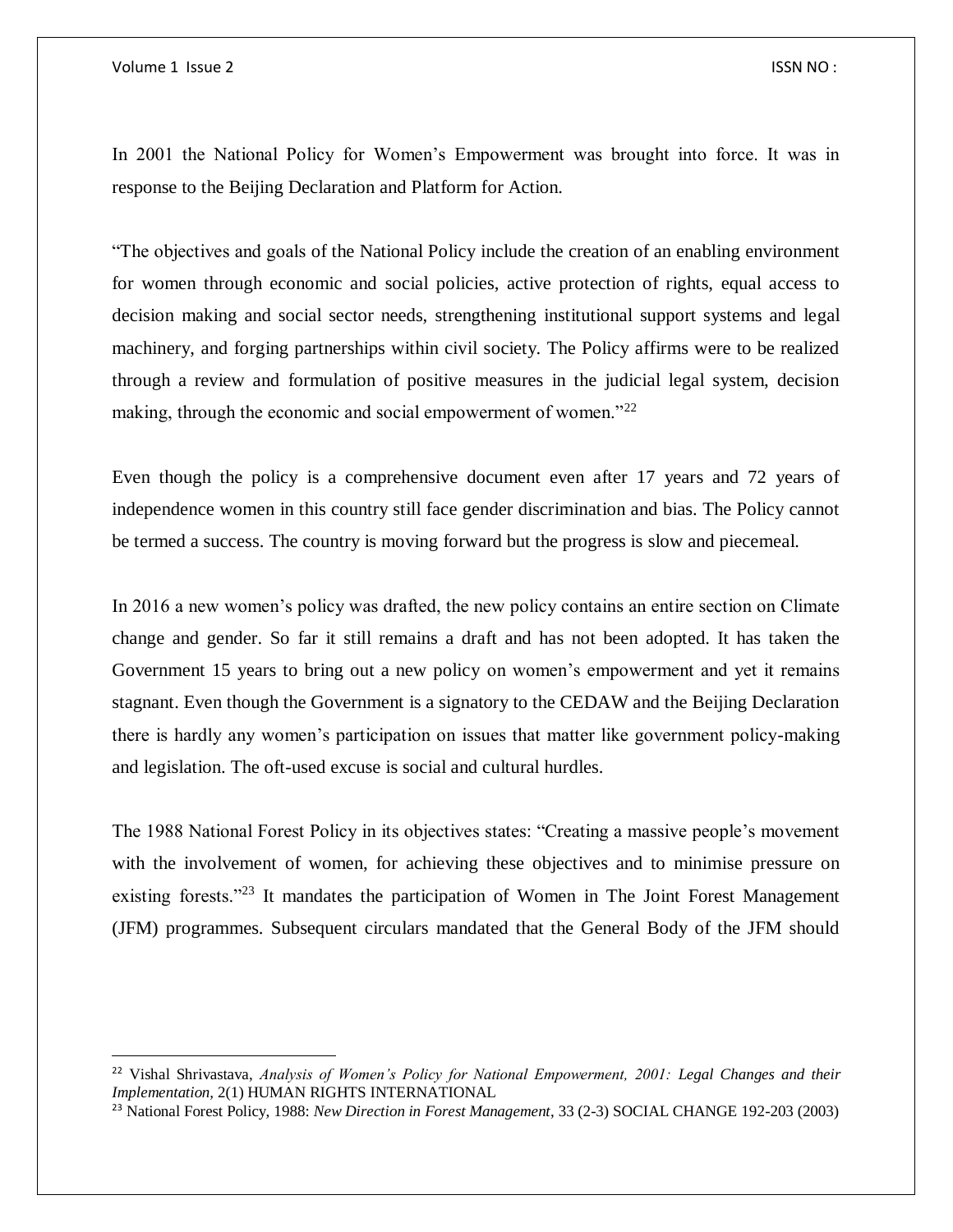constitute 50% of women and the Executive Committee of  $33\%$ .<sup>24</sup>This is the only attempt that has been made for mainstreaming gender in the rural areas.

In response to the Lima COP, India made a submission to the Subsidiary Body for implementation in which it welcomed the Gender Action Plan (GAP) and acknowledged that women are more at risk to the effects of climate change and as such their needs are different and competitive. In addition the Government of India has floated a number of gender sensitive programmes to show their commitment.<sup>25</sup> Some of these are as mentioned below:

- 1. The Pradhan Mantri Ujjwala Yojna (PMUY) aims at safeguarding the health of women and children by providing them clean cooking Fuel-LPG. Under the scheme 50 million LPG connections will be provided to families below the poverty line. To ensure empowerment in rural India connections will be in the name of the women in the household.<sup>26</sup>
- 2. The Government is also in the process of developing its REDD+ strategy, which aims at ensuring compulsory participation of women. $27$
- 3. Support to Training and Employment Programme for Women' (STEP) is another scheme implemented by the Government. It aims to provide skills to women that give employability and provide competencies that enable them to become self-employed/ entrepreneurs.<sup>28</sup>
- 4. 'Mahila Shakti Kendra' is a new scheme to empower rural women through community participation and to create an environment in which they realize their full potential. The main aim of this scheme is to enable women to approach the government for their entitlements and also training and capacity building.<sup>29</sup>
- 5. The government is also encouraging gender-responsive budgeting in the country through various measures including setting up Gender Budgeting Cells in the Ministries and Departments.<sup>30</sup>

 $\overline{\phantom{a}}$ 

<sup>&</sup>lt;sup>24</sup> A.K. Mukherji, Forest Policy Reforms in India: Evolution of the joint Forest Management Approach, http://www.fao.org/3/XII/0729-C1.htm

<sup>&</sup>lt;sup>25</sup> Submission by India on SBI Agenda item 20:Gender and climate Change, https://www4.unfccc.int/sites/SubmissionsStaging/Documents/201804051550--India%20Gender%20submission.pdf <sup>26</sup> *Ibid*

<sup>27</sup> *Ibid*

<sup>28</sup> *Ibid*

<sup>29</sup> *Ibid*

<sup>30</sup> *Ibid*